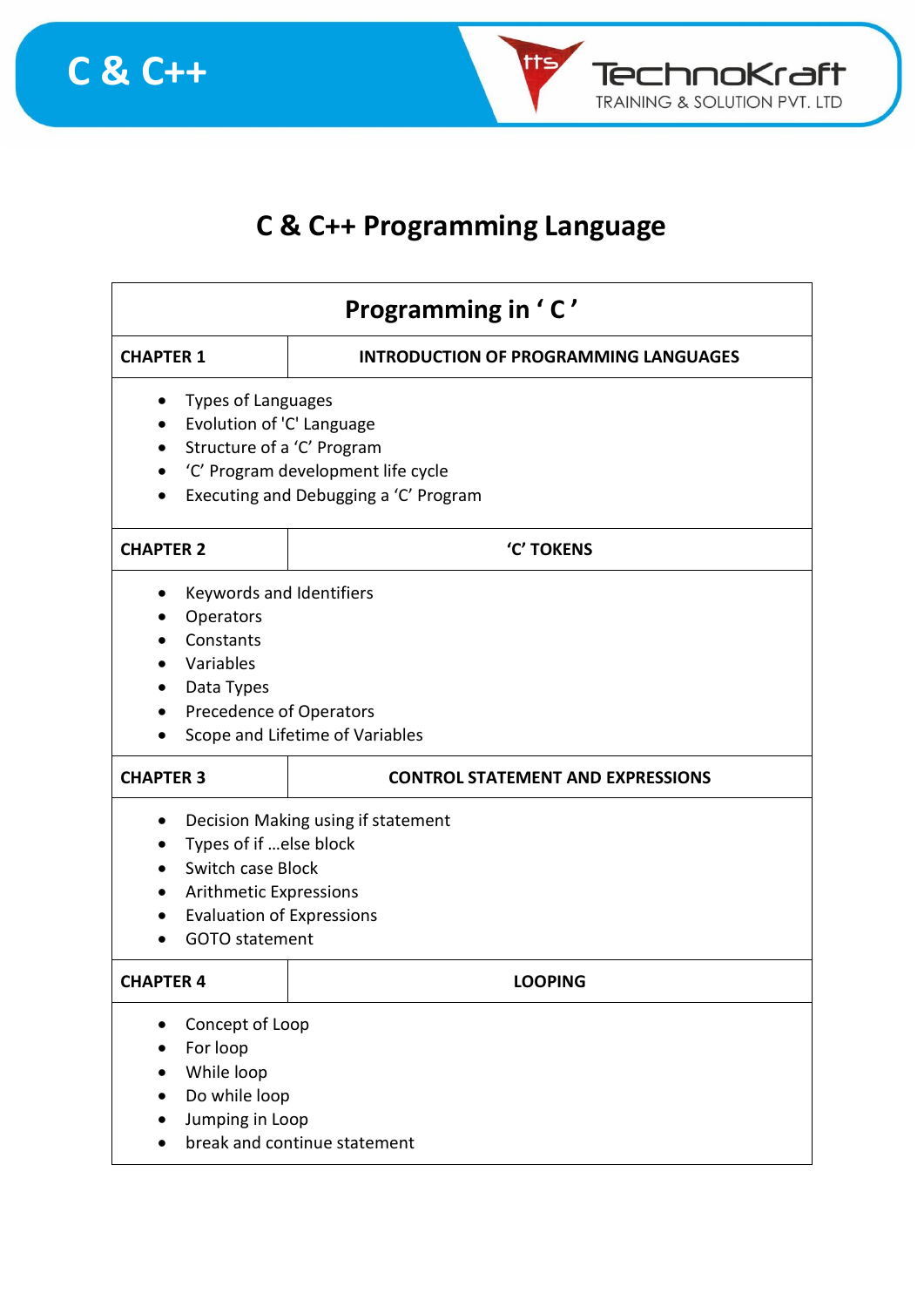



| <b>CHAPTER 5</b>  |                                                            | <b>ARRAYS AND STRINGS</b>                                              |  |
|-------------------|------------------------------------------------------------|------------------------------------------------------------------------|--|
|                   | Introduction of Array                                      |                                                                        |  |
|                   | One - D Array                                              |                                                                        |  |
|                   | Two - D Array                                              |                                                                        |  |
|                   | Multidimensional Array                                     |                                                                        |  |
|                   | <b>Dynamic Arrays</b>                                      |                                                                        |  |
|                   | <b>Implementing String Variables</b>                       |                                                                        |  |
|                   |                                                            | <b>String handling Functions</b>                                       |  |
| <b>CHAPTER 6</b>  |                                                            | <b>FUNCTIONS</b>                                                       |  |
|                   |                                                            | <b>Concept of Function</b>                                             |  |
|                   |                                                            | User defined Function                                                  |  |
|                   |                                                            | <b>System Defined Function</b>                                         |  |
|                   |                                                            | Types of parameter passing in function                                 |  |
| <b>CHAPTER 7</b>  |                                                            | <b>POINTERS</b>                                                        |  |
|                   |                                                            | Need of Pointers                                                       |  |
|                   | <b>Types of Pointers</b>                                   |                                                                        |  |
|                   | <b>Pointer Expression</b>                                  |                                                                        |  |
|                   | <b>Arrays of Pointers</b>                                  |                                                                        |  |
|                   | <b>Pointers and Functions</b>                              |                                                                        |  |
| <b>CHAPTER 8</b>  |                                                            | <b>STRUCTURE AND UNIONS</b>                                            |  |
|                   |                                                            | Need of Structure                                                      |  |
|                   | <b>Implementing Structure Variable Arrays of Structure</b> |                                                                        |  |
|                   | <b>Structure within Structure</b>                          |                                                                        |  |
|                   | <b>Introduction of Unions</b>                              |                                                                        |  |
|                   |                                                            | Difference between Structure and Unions                                |  |
| <b>CHAPTER 9</b>  |                                                            | <b>FILE HANDLING USING 'C'</b>                                         |  |
|                   |                                                            | Opening and Closing File                                               |  |
|                   | Input / Output operations on File Random Access to Files   |                                                                        |  |
|                   | <b>Command Line Arguments</b>                              |                                                                        |  |
| <b>CHAPTER 10</b> |                                                            | DYNAMIC MEMORY ALLOCATION                                              |  |
|                   |                                                            | Concept of Dynamic Allocation Implementing Malloc and Calloc Functions |  |
|                   | Releasing the free space                                   |                                                                        |  |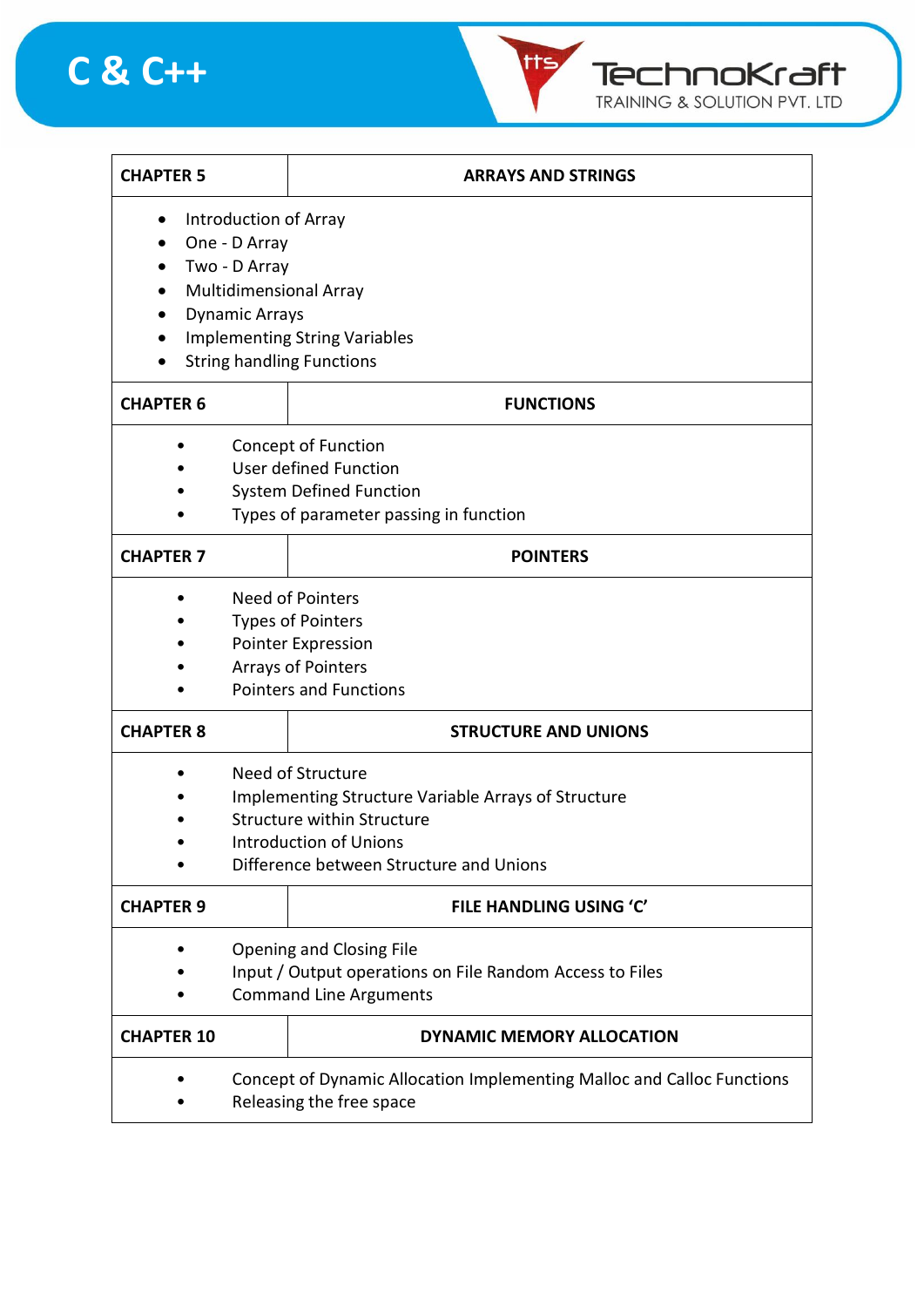



| <b>CHAPTER 11</b> |                                                                           | STORAGE CLASSES AND PRE-PROCESSOR |
|-------------------|---------------------------------------------------------------------------|-----------------------------------|
|                   | Introduction of Storage Class                                             |                                   |
|                   | Types of Storage Classes Introduction of Pre-processor Macro Substitution |                                   |

• File Inclusion

| <b>Programming in 'C++'</b> |                                                                                                                                                                                                             |                                             |
|-----------------------------|-------------------------------------------------------------------------------------------------------------------------------------------------------------------------------------------------------------|---------------------------------------------|
| <b>CHAPTER 1</b>            |                                                                                                                                                                                                             | INTRODUCTION TO OBJECT ORIENTED PROGRAMMING |
|                             | Concept of OOP<br>Features of OOP<br>Introduction of 'C++'<br>Structure of 'C++' program<br>Executing and Debugging a 'C++' Program                                                                         |                                             |
| <b>CHAPTER 2</b>            |                                                                                                                                                                                                             | 'C++' TOKENS AND TYPE CASTING               |
|                             | <b>Keywords and Identifiers</b><br>Operators<br>Constants<br>Variables<br>Data Types<br>Precedence of Operators<br>Scope and Lifetime of Variables                                                          |                                             |
| <b>CHAPTER 3</b>            |                                                                                                                                                                                                             | <b>CLASSES &amp; OBJECTS</b>                |
|                             | Classes & Object Specifier<br>Defining data members and member functions<br>Array of objects<br>Managing console I/O<br>'C++' stream classes<br>Formatted and unformatted console I/O Usage of manipulators |                                             |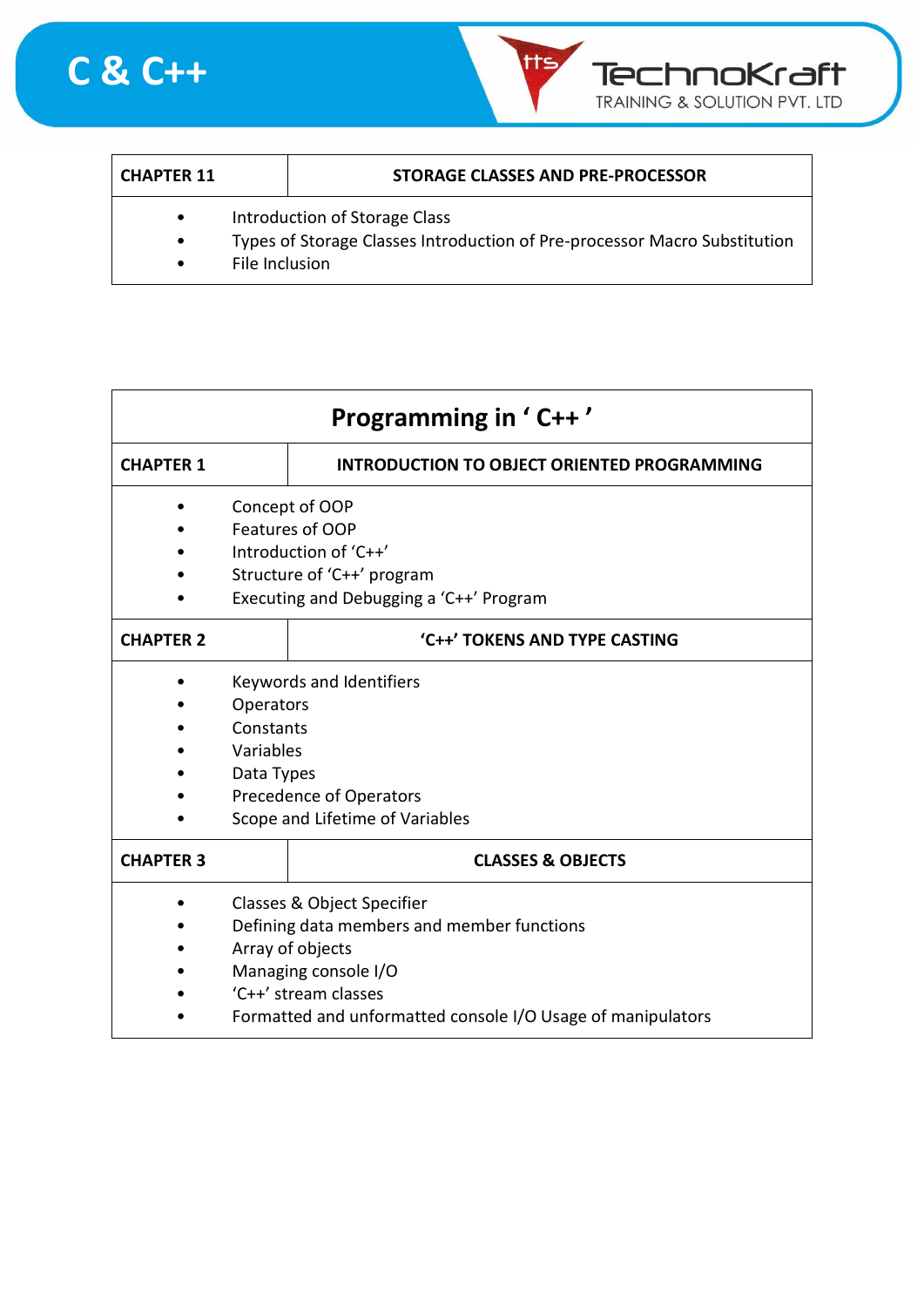



| <b>CHAPTER 4</b> |                                                                                                                                                                                               | <b>FUNCTION IN 'C++'</b>           |  |
|------------------|-----------------------------------------------------------------------------------------------------------------------------------------------------------------------------------------------|------------------------------------|--|
|                  | Call by reference, Return by reference<br>Function overloading and default arguments<br>Inline function<br><b>Static class members</b><br><b>Friend functions</b><br><b>Virtual Functions</b> |                                    |  |
| <b>CHAPTER 5</b> |                                                                                                                                                                                               | <b>CONSTRUCTORS AND DESTRUCTOR</b> |  |
|                  | <b>Concept of Constructor</b><br><b>Types of Constructors</b><br>Memory allocation (new and delete)<br>Usage of destructor                                                                    |                                    |  |
| <b>CHAPTER 6</b> |                                                                                                                                                                                               | <b>OPERATOR OVERLOADING</b>        |  |
|                  | Overloading Unary and Binary operators<br>Overloading using friend function                                                                                                                   |                                    |  |
| <b>CHAPTER 7</b> |                                                                                                                                                                                               | <b>INHERITANCE</b>                 |  |
|                  | Types of inheritance<br>Virtual base classes and abstract base classes Constructor and destructor<br>in derived class                                                                         |                                    |  |
| <b>CHAPTER 8</b> |                                                                                                                                                                                               | <b>WORKING WITH FILES</b>          |  |
|                  | File operations<br>File pointer and their manipulation File updation with random access                                                                                                       |                                    |  |
| <b>CHAPTER 9</b> |                                                                                                                                                                                               | <b>EXCEPTION HANDLING</b>          |  |
|                  | Various Exception Handling classes<br>Implementing try and catch block<br>Use of throw keyword                                                                                                |                                    |  |